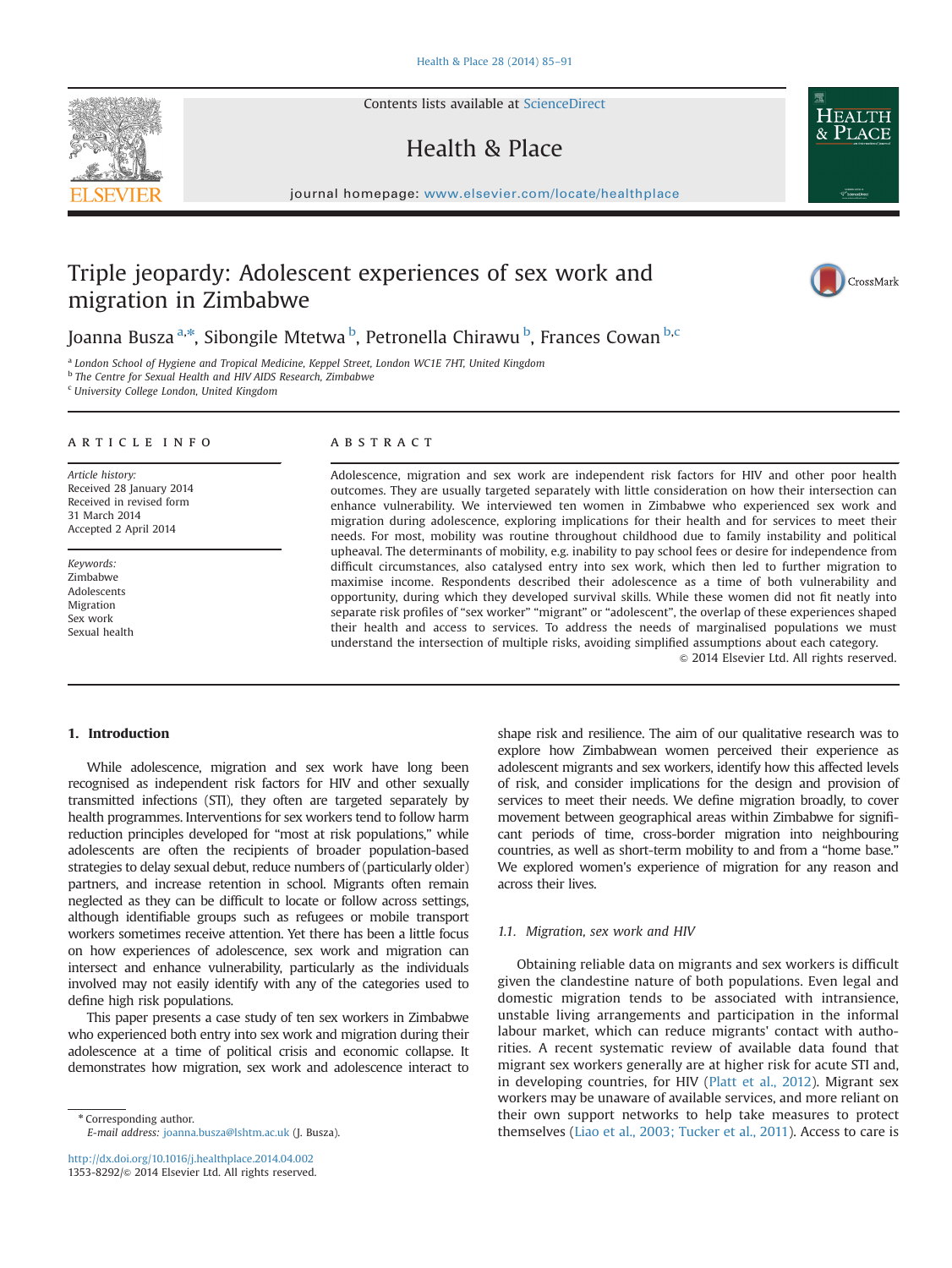further limited by restrictive work conditions that make it difficult to take time off ([Cwikel et al., 2003](#page-5-0)), and the stigma surrounding sex work [\(Wolffers et al., 2002\)](#page-6-0).

On the other hand, the "healthy migrant effect" is a well known phenomenon, where individuals who are in good health are the most likely to seek opportunities away from home [\(Lu, 2008\)](#page-6-0) and studies of some migrant sex workers demonstrate their ability to proactively seek care. Research conducted in Mexico found that migrant sex workers reported better contact with health services and more frequent check-ups [\(Ojeda et al., 2009\)](#page-6-0). A survey of 400 sex workers in Spain found that migrant sex workers were more likely to use condoms and had lower HIV rates than the Spanish participants ([Folch et al., 2008](#page-5-0)).

## 1.2. Adolescents in migrant sex worker populations

Sex workers under the age of 18 remain particularly hidden since they are usually considered victims of sexual exploitation, and fear interference from child protection if they become known to authorities ([Busza et al., 2011; Kerfoot et al., 2007; Kudrati et al.,](#page-5-0) [2008\)](#page-5-0). Adolescents are less likely to be included in sexual health research, as ethical guidelines often limit recruitment of children into studies, and many researchers fear the controversy that may result from working with vulnerable young people ([Silverman,](#page-6-0) [2011\)](#page-6-0). For example, the UN Protocol to Prevent, Suppress, and Punish Trafficking in Persons defines all under-age sex workers as trafficked ([UN, 2000\)](#page-6-0), while the International Labour Organization (ILO) lists sex work as one of the "worst forms of child labour" ([UNICEF, 2000](#page-6-0)). These conventions set laudable global goals, but can complicate efforts to provide services to adolescents or collect data from them ([Busza et al., 2004\)](#page-5-0).

Nonetheless, some information on the involvement of adolescents in migration and sex work is available from cross-sectional surveys, although comparisons across settings are complicated by the use of different age categories. Evidence suggests that between 20–40% of sex workers initiate sex work before the age of 18 ([Silverman, 2011\)](#page-6-0) although many studies find much lower proportions. A survey of 237 sex workers in Somaliland, most of whom were migrants, found 6.9% to be aged 15–19 years [\(Kriitmaa et al.,](#page-5-0) [2010\)](#page-5-0), while among 734 migrant sex workers in Spain, 11% were under 20 years ([del Amo et al., 2005\)](#page-5-0). In Cambodia, out of 28,000 sex workers in 2008, estimates concluded that at most 310 were under the age of 18 ([Steinfatt and Baker, 2011\)](#page-6-0).

Adolescent sex workers experience heightened risk compared with that of older women, partly due to biological factors, e.g. cervical ectopy ([Sarkar et al., 2006\)](#page-6-0). They are also new to sex work and have not yet developed the requisite skills for negotiating protection. Studies of sex workers in Indonesia and China have reported that younger sex workers are less likely to use condoms successfully ([Lau et al., 2002](#page-5-0)). In Indonesia, being under the age of 21 was a significant risk factor for STI diagnosis [\(Silitonga et al.,](#page-6-0) [2011\)](#page-6-0) and several studies confirm that prevalence of chlamydia, syphilis, HPV and other STI decreases with age [\(Ford et al., 2000;](#page-5-0) [Surratt, 2007](#page-6-0)). A recent review of epidemiological studies comparing sex workers by age group showed that adolescent sex workers are at heightened risk of sexual and physical violence and contracting HIV ([Silverman, 2011\)](#page-6-0). On the other hand, younger sex workers may find it easier to obtain clients, charge high fees, or maintain the long hours and late nights required by their work compared to older women who may have more family responsi-bilities ([Odek et al., 2009\)](#page-6-0).

Finally, migration itself is associated with initiation of sex work and high risk behaviour among adolescents. For example, studies in Kenya and South Africa reported that adolescents with a history of mobility during childhood had the earliest ages of sexual debut ([Luke et al., 2012](#page-6-0)) and started education later [\(Richter et al., 2006\)](#page-6-0), while research among highly mobile street children (10–19) in 4 cities of Ukraine found that 56.7% of the girls had ever exchanged sex for gifts or money. Thus existing research has shown that the intersection between adolescence, migration and sex work can affect sex workers' risk profiles, although deeper examinations of the dynamic processes by which this occurs in any given social environment are rarer.

## 2. Study background

This aim of this study was to examine the relationship between migration and sex work among Zimbabwean women who had initiated sex work as adolescents. Zimbabwe provides a salient example of how structural factors shape young people's choices, given its fragile economic context and recent political upheavals. For many young women, commercial sex presents one of a few livelihood options, but is also associated with high risk of contracting HIV against a background prevalence of nearly 18% among adult women [\(Zimbabwean National Statistics Agency \(ZIMSTAT\)](#page-6-0) [and ICF International, 2012](#page-6-0)).

The study was conducted as a part of wider research on sex workers' social networks, work conditions, risk behaviour and access to health services, particularly HIV testing and treatment ([Cowan et al., 2012; Mtetwa et al., 2012a\)](#page-6-0). A qualitative approach was selected for the study in order to explore individual women's narratives, perceptions, and analysis of their own experiences in detail.

## 2.1. Methods

We purposively recruited participants from four sites with high proportions of migrant sex workers: Mutare, on the Mozambique border, with mines and truck stops in the vicinity; Victoria Falls, an international tourist destination; Hwange, located next to two large collieries; and Harare, the capital city, which draws migrants from rural areas. Eligibility was limited to sex workers aged 18–20 who reported both initiating work as an adolescent (13–19) and a history of migration. We did not enrol adolescents under 18 for two reasons. First, Zimbabwe's national ethical review board requires parental or guardian permission for enrolment of minors under age 16, which is not feasible as many migrant sex workers are not living near their families nor have admitted participating in sex work. Second, asking adults to reflect on their experiences as adolescents is in keeping with common research practice for studies of vulnerable populations, including sex workers younger than 18, who are considered victims of sexual exploitation and trafficking by international conventions, thus conferring obligations to refer them to the relevant authorities for social protection ([Goldenberg et al., 2011\)](#page-5-0). Given sex workers' distrust of authorities and reluctance to be identified, this ethical obligation would have posed practical and ethical dilemmas in Zimbabwe.

Eligible sex workers were invited to participate in in-depth narrative interviews lasting 1–2 h, conducted by a female social scientist in the relevant local language (Shona or Ndebele). Written informed consent was obtained for each interview and ethical approval was granted by the Medical Research Council of Zimbabwe. Interviews followed an unstructured guide, leading participants through topics according to the natural flow of conversation. Topics included childhood and family background; important life milestones (opportunities/choices); history of migration and the motivations behind it; entry and experiences of sex work; perceptions of challenges, vulnerabilities, and coping mechanisms; and plans and aspirations for the future.

All interviews were audio-recorded, transcribed and translated into English, and entered into qualitative analysis software (NVIVO 8).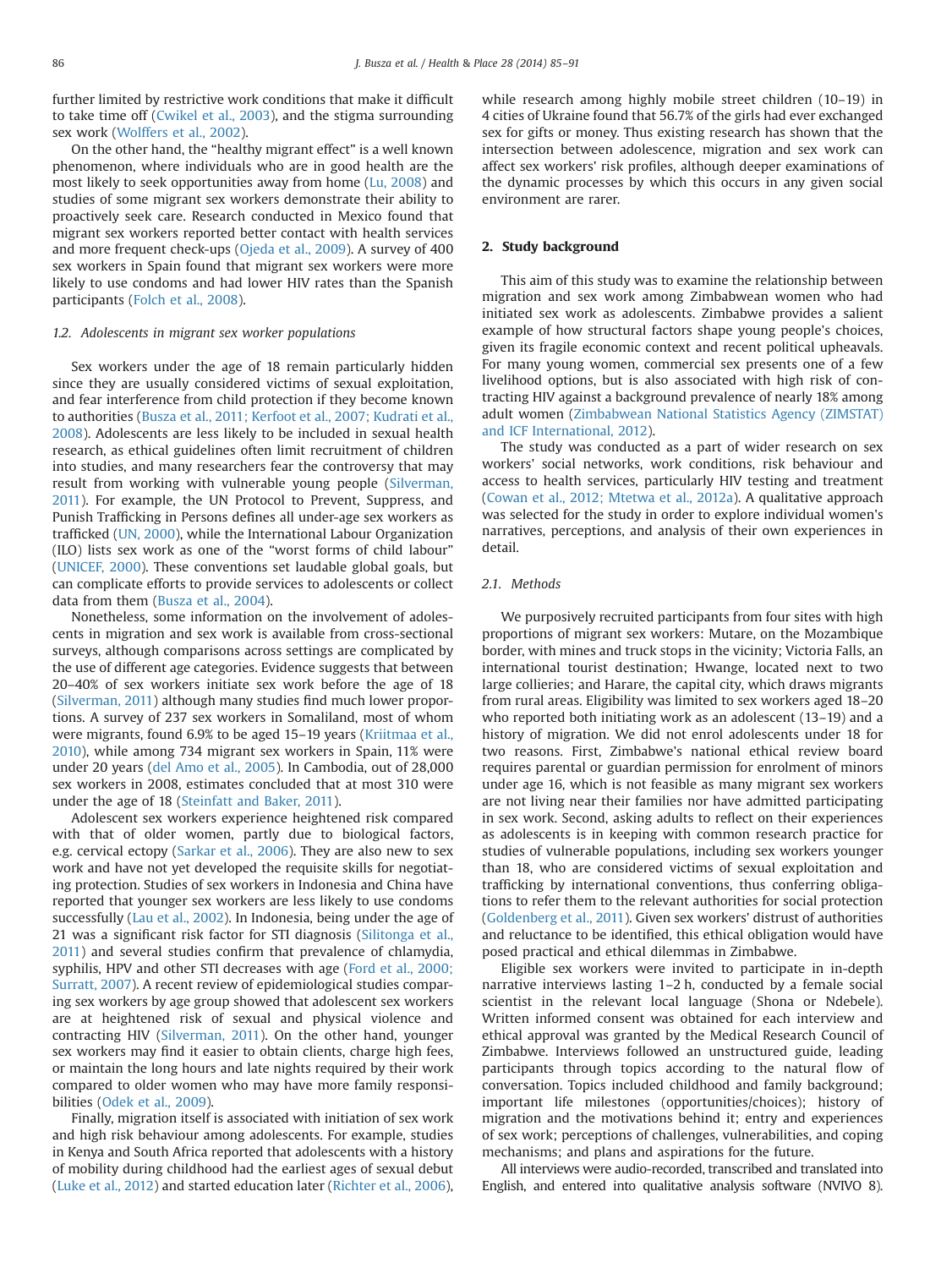Analysis took a case study approach, in which each interviewees narrative was considered holistically prior to comparisons across cases [\(Yin, 2009](#page-6-0)). A coding framework based on the topic guide was applied by the first author, with codes refined as new themes emerged.

# 3. Results

Recruitment of eligible study participants proved difficult, and several sex workers in each site declined. Refusal rates were higher than in the wider study [\(Mtetwa et al., 2012b](#page-6-0)), seemingly due to our focus on adolescents. One 18 year old was afraid that the study could lead to publicity in newspapers, and related an incident where a local magazine published a photo of her, causing fear that her mother would discover she was a sex worker. Another woman also worried information might appear on radio or TV. In other cases, women referred through peer educators chose not to admit to being sex workers. Furthermore, fewer women than expected met the eligibility criteria, either because they were younger than 18, or did not have experience of migration.

Eleven in-depth interviews were conducted, of which 2 were conducted in Mutare, 4 in Harare, 4 in Hwange and 1 in Victoria Falls. One of the Mutare interviews was discarded due to poor quality: the respondent proved reluctant to participate and curtailed the interview early. Characteristics for the ten respondents included in analysis are summarised in Table 1. Pseudonyms have been provided so that excerpts from the same interview are easily linked throughout the paper, maintaining the case study approach.

## 3.1. A life on the move

Moving from location to location appeared to be a recurrent experience throughout women's childhoods. Mobility was associated with family dissolution following death, divorce and/or remarriage, as well as with fluctuations in a household's economic status. Respondents reported moving frequently as children, sometimes with or between their parents, following them as they sought work or reconfigured relationships. Some went to live with other relatives who could provide resources unavailable at home such as school fees. Regular migration both within Zimbabwe and across neighbouring borders was part of daily life and not presented as unusual or noteworthy.

That's when we left Guruve and came to Mutare. My father had been transferred at work to come and work here in Mutare. He worked in the army. … My father passed away and my mother left and went to live at her family's rural home. I am now living with my brother. (Sarudzai)

My mother and father divorced when I was only 2 weeks old. … They got divorced; I heard that my father always beat up my mother. My mother then dumped me at her parents' home and went to work at the farms. She later got married to my stepfather and they went to South Africa together. (Buhle)

When I was born, problems emerged between my mother and my father…. My grandmother took … me to Zambia. So I lived in Zambia, I went there when I was 2 years old. When I was almost 6 years old, it was time for me to go to school and start grade one, but the… school was too far away. So I was told to come back here…. I went to school for the first and second term only. There was hunger in 2006… [or] 07. There was hunger…. I went to my mother and she looked for a place for me [to go to school]. She then told me that schools were too expensive here in Hwange so it was better for me to go to the rural areas… and go to school there while staying with my aunt. (Tsitsi)

Education – or lack of it – emerged as a particularly important influence on mobility. All interviewees brought up the challenges of completing school, and none stayed enroled beyond Form 4 (ages 15–16). Inability to pay school fees catalysed childhood migration, as did loss of parents, family conflicts, and dependence on siblings or other relatives:

What I do is that when life gets tough for me, I go back home and when things get better, I run away again. That's how my life goes. … I left to live on my own without my parents in 2006. I was born in 92, so I was 14 years old. I once ran away and went to live in Bulawayo with my mother's younger sister and then I came back here. (Kundai)

The reason why I moved was that the aunt that I was staying with was cruel to me, she was insulting me every time, using my late parents' names so it ended up causing me a lot of pain, so I ended up coming here to stay with my sisters. (Spiwe)

# 3.2. Starting work

Struggling to stay in school was similarly a key catalyst for entry into sex work. When Saziso's parents stopped paying her school fees, she left home in search of work. After finding accommodation with several other girls, Saziso was unable to pay rent and began working alongside her peers as a sex worker:

… my parents said they no longer had money to pay for my fees. Then I came here to Hwange with my friends, just to visit…. After staying there for some time, the girls said we should go to the bars …. They said we were just visiting, then we got there, they started drinking beer, I was having drinks. Some truck drivers came to the bar and they said we should go and have sex with them and charge them some money…. We went and had sex with the truck drivers. I wasn't willing but I just had to conform because I didn't have a place to stay, so they said as long as I stayed with them I was supposed to do

| . |  |  |
|---|--|--|
|---|--|--|

| Respondent characteristics. |  |
|-----------------------------|--|
|-----------------------------|--|

| Pseudonym     | <b>Interview site</b> | Current age | Age at entry into sex work | Language | <b>Additional notes</b>       |
|---------------|-----------------------|-------------|----------------------------|----------|-------------------------------|
| Sarudzai      | Mutare                | 19          | Approximately 16           | Shona    |                               |
| Maidei        | Harare                | 18          | 13                         | Shona    | $HIV +$ . on ART              |
| Manyara       | Harare                | 18          | 15                         | Shona    | Has 1 child                   |
| Rudo          | Harare                | 19          | Sometime after 15          | Shona    | Has 1 child, $HIV +$ , on ART |
| Kundai        | Harare                | 20          | Approximately 14           | Shona    | Has 1 child                   |
| Nompilo       | Hwenge                | 19          | Approximately 17           | Ndebele  |                               |
| Spiwe         | Hwenge                | 18          | 15                         | Ndebele  | Pregnant, $HIV+$              |
| Saziso        | Hwenge                | 18          | 16                         | Ndebele  |                               |
| <b>Tsitsi</b> | Hwenge                | 19          | 16                         | Shona    |                               |
| Buhle         | Victoria Falls        | 19          | 16                         | Ndebele  |                               |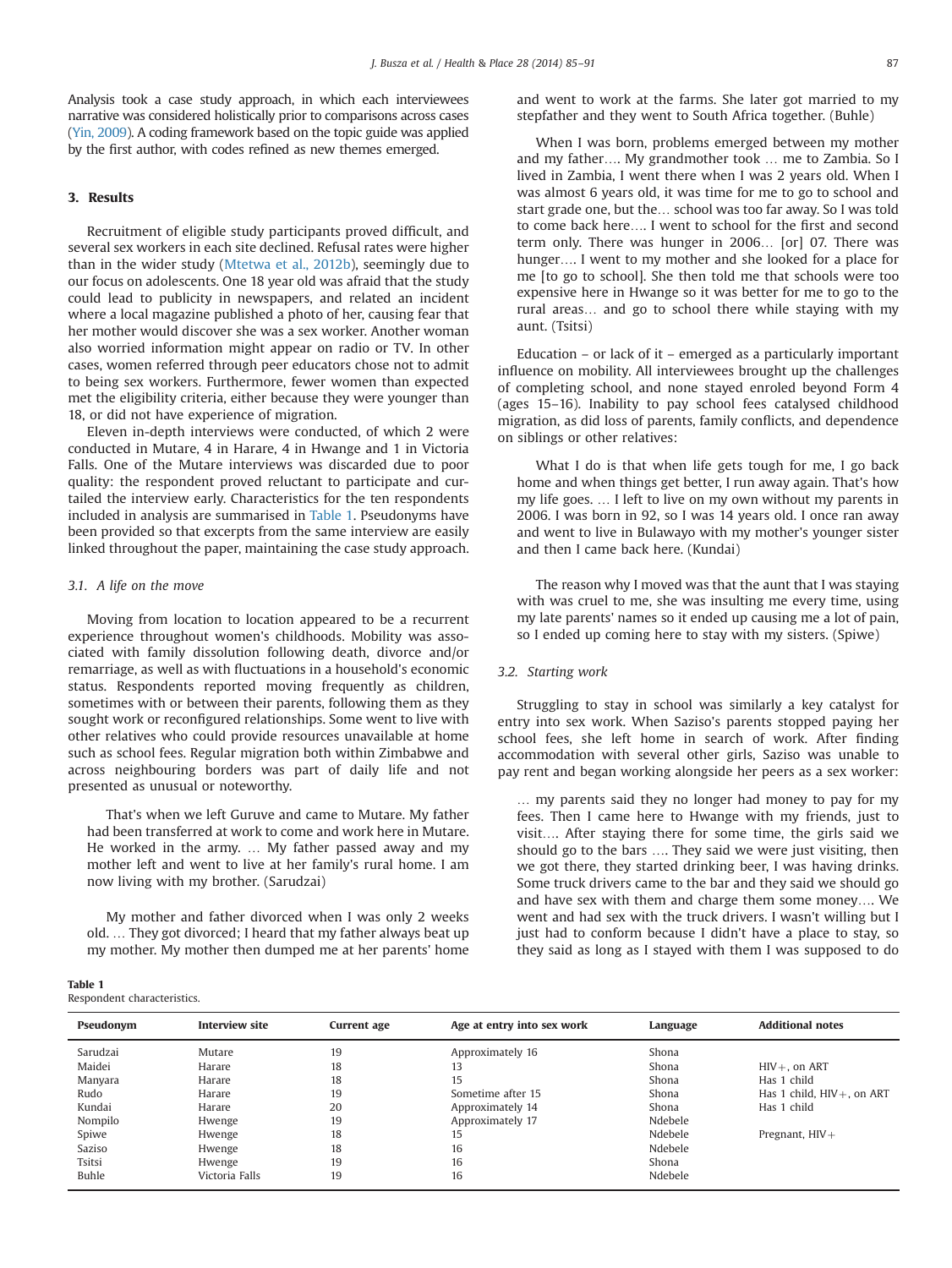what they wanted. So from then on, we frequented many bars, Jazz clubs. (Saziso)

For Nompilo, the transition from relying on a boyfriend to pay her school fees to extracting money from several men was a logical progression. Moving to Botswana facilitated what Nompilo considered to be a practical decision and also took her away from her parents' and boyfriend's potential interference:

In fact I didn't finish school, my sister who was paying my fees said she was no longer able to do so. I fell in love with a certain guy who paid for my fees, but then he said we should live together, so I was not happy about it, that is why I left. Just for the fact that he had paid for my fees, he said I was supposed to live with him, so I didn't like the way he was pressurizing me. I ran away to Botswana without my parents knowing…. I started looking for work… I stayed with other girls who went to clubs. (Nompilo)

There was thus a close relationship between leaving school and migration, accompanied by the incentive to find employment to support education or as an alternative to it. This led to a concomitant association between initiating sex work and moving to a new setting.

Not all respondents were forced to leave school. Some compared the financial strain of remaining in education with the selfsufficiency of peers already selling sex. Maidei and Sarudzai, for instance, dropped out of school after starting to "go to bars" with friends:

I dropped out of school when I was in grade seven and came here.... I used to live with my relatives but you know how it is when you are young and friends influence you to do certain things. So I started to hang around with this girl called M who was a big sex worker. … I didn't know much then because I was young and you know how these girls use young girls and they make you do what they want and they will get the money. (Maidei)

I started going to Chiadzwa [mining site]. I was still going to school though. Form three. We would hear people say there's this place called Chiadzwa. That's how I started to go to Chiadzwa. My niece who had started to go told me that people were making money there. … Ah [laughs] I was just seeing what everyone else was doing and thought that maybe I should go as well; all my friends were doing it…. I then stopped school. (Sarudzai)

## 3.3. Place as opportunity

The multidirectional and intertwined experiences of leaving school, changing locations, and becoming sex workers meant that respondents perceived mobility to mark the start of a new phase of life, often one with opportunities. All the women described migration as integral to sex work. They described moving for numerous reasons, including wanting to try new venues where the earnings might be better, capitalising on being a "new face" to attract clients, and avoiding working in the same place for too long where their popularity might reduce:

There's a difference between the money you get here and that which you get when you go out. …The way we get money there is different from the way we get it here…. It's because of money, that's what made me go out of town. (Manyara)

I have realised that Chiadzwa is better. … Here in Mutare it is in between, especially days when soldiers have got paid. … So I went there [Chiadzwa] and stayed there for four days and came

back. When you get into a new place for the first time you will be popular because they will be saying that there is a new face in the bar that day. You will have a lot of people seeing you and you will get lots of money…. Hot Springs is great, that's the place with money. Hot Springs has many advantages in that the gwejas [miners] from Chiadzwa go there to spend money. (Sarudzai)

Travel also improved satisfaction with work, presenting opportunities for adventure; several respondents emphasised their interest in travel for its own sake:

You can feel excited that you have left a place and you are going to another place….. So when you go to a new place you can adopt another character. … if you get to a new place, you meet other sex workers, make friends and meet new clients. (Sarudzai)

…Personally, I think it's a good thing to move from one place to another in search of money like what we do. You should not be based in one place, you need to see the world and visit other places and gain knowledge from other areas so that you learn from them. (Kundai)

Work-related travel took different forms. Several women moved regularly between towns and to neighbouring countries, seeking men with disposable income. Others remained based in one location, but travelled out for several days at a time to diversify their work. Travel was often undertaken opportunistically, such as when a sex worker picked up a transport worker and travelled with him for a few days then stopping off at a new town or working back down the highway. Maidei describes some options:

Ah I am just going to the border towns at the moment. … I usually go there. Let's say today is Friday, then I go on Saturday and come back on Sunday. Or I will go on Sunday and come back on Tuesday ….I go to Botswana, Zambia and South Africa Borders. If I just look at the driver or bus conductor, then I'm going. If he likes me then I'm getting into the bus and going.

## Interviewer: Ok so do you think it's helpful to go and work out of town?

Yes you see a lot of clients. And you know all new things, you make a lot of money at that time. … What I like about going out is that you are new to an area… When you got into a bar you start getting money. People will be running after you. When you are new, men compete for you. (Madei)

## 3.4. Building resilience

During interviews, respondents were asked to look back and consider how their lives had changed over the past few years. They compared their experiences as adolescent sex workers to their current situation, noting how they had developed skills and confidence over the years. Sex workers perceived adolescence as a dangerous and vulnerable time that required careful negotiation to learn how to maximise income while minimising risks. Negotiating with clients, insisting on condom use, and avoiding violence or refusal of payment were all mentioned. They also had become more comfortable with their work, enjoying it more than in earlier years.

To tell you the truth I did not know a lot of things, I only knew something when I was grown up. …. But now I have a lot of knowledge because now I can tell a person that I will not have sex with them without a condom. I did not know a lot of things and had not been taught anything. Sometimes I would get into many problems… (Maidei)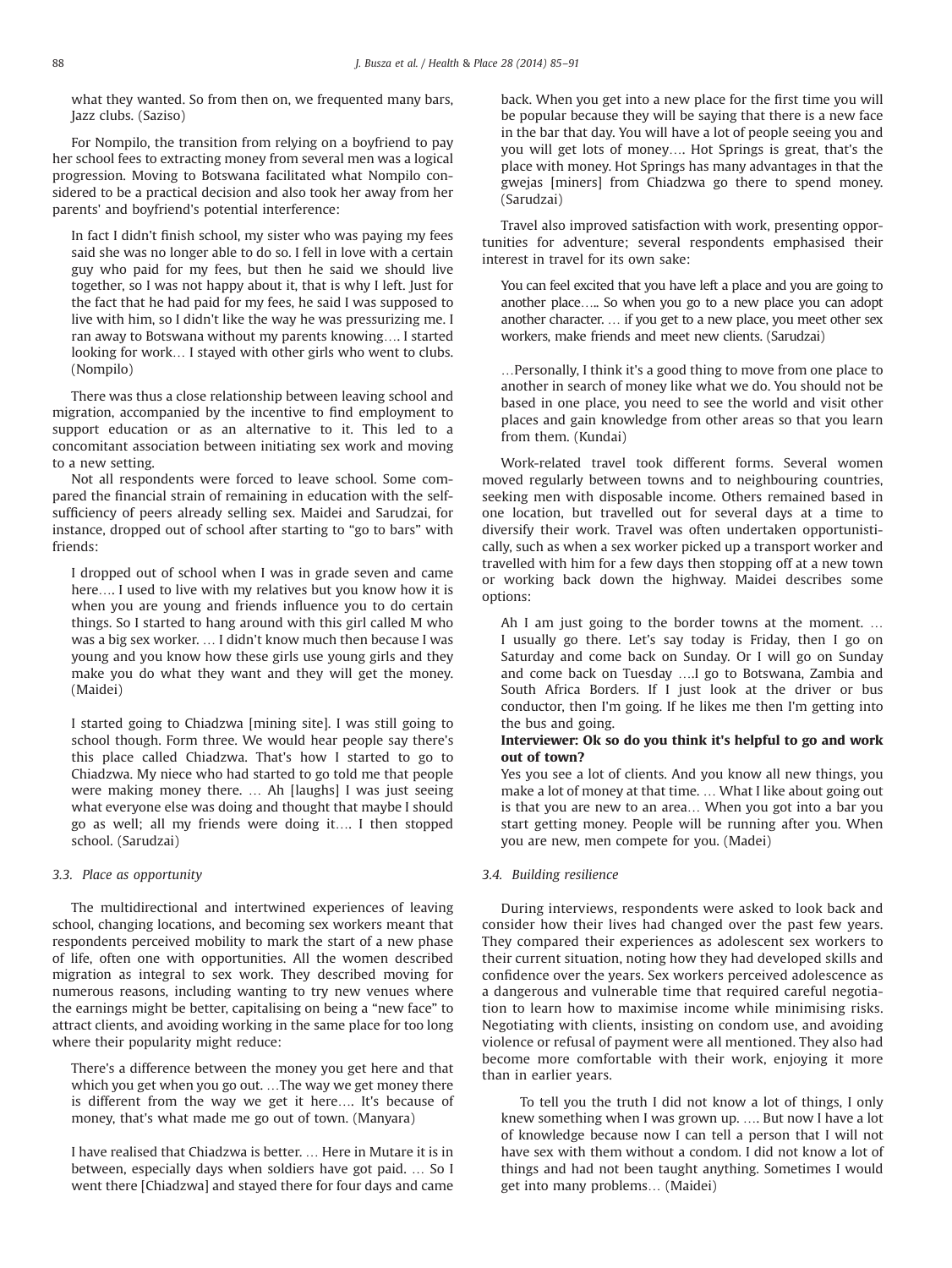When I started I did not enjoy doing sex work…. Now when I sleep with men I enjoy it. When I started I was very happy even when I was given a little bit of money after sleeping with a man. All I wanted was money. I just used to force myself to do it because I wanted money but I did not really enjoy it. (Manyara)

At that time, I didn't know much so I didn't get paid well. What they do is if you are a young girl they can just give you money to buy jiggies [snacks for about 20 cents] and that will be fine. If you are given a dollar, you will be satisfied…. Even looking at the amount of money that I charge, I realise that I used to waste time when I was still young. It has improved now. (Kundai)

Overall, respondents expressed their belief that they had reaped many benefits from engaging in sex work, and gained financial and personal independence, despite struggling in the earlier years.

I have realised that a life of doing sex work has made me able to make a living without anyone troubling anyone. …I have not had problems since I started sex work. My life started to improve for the better. (Manyara)

… I bought a TV, bed and DVD player. Eh, that's what I managed to buy. I expected to get money; that's what I really expected. It's a lot of money. I am able to stand for [support] myself and my brother. (Sarudzai)

## 3.5. Reflections on risk

Yet the young women we interviewed were also clear on the risks they had confronted and continued to face. At least three of the ten participants had contracted HIV, almost all had experienced sexual and physical violence during the course of their work, and the detrimental, if less tangible, effects of social stigma and discrimination also featured in their narratives. Migration could also add to the dangers confronted. Women mentioned that working in South Africa carried specific risks due to the threat of crime.

It's different there [South Africa] because you don't know much and you will be afraid that someone might kidnap you or do something else because you don't know much about the place. But this job needs one to have a lot of guts because if you are not careful you will not be given any money, so you have to be courageous. (Maidei)

But moving to any unfamiliar area posed specific risks such as getting into fights with local sex workers over clients, and being unable to protect themselves if clients tried to rape or rob them due to lack of supportive social networks.

Sex workers also firmly linked their engagement in sex work with interruption of studies, something that was a defining experience of their adolescence and caused continued regret. Financial and familial instabilities emerged as key determinants of all subsequent risks, as these catalysed their entry into sex work and mobility at a formative age:

The thing that caused me a lot of pain is that my parents failed to pay for my fees for me to finish Form 4, even my sister, and it made me so angry. Her husband said to me I had grown up and I had to look for my own fees, I should see what I can do, not just wait for them to pay for my fees. … The only thing that I would do if I was 17 again is to go to school, my wish is to learn. (Nompilo)

I wish I had gone to school and finished school; I would be having a good job right now, like my other peers. (Spiwe)

## 4. Discussion

Rather than a defined event, mobility for these adolescent sex workers was a normalised way of life, and something they had experienced since early childhood. As children, many moved because a parent received a better job, or because there were better opportunities for studying or being looked after with relatives in a different location at different times. They also migrated, however, when a parent died, when they were evicted from someone's household, or when there was no longer any financial support for education. As adults, sex workers continued to move around for different reasons: to look for higher incomes, to travel for fun, but also to escape police harassment or violent partners, and avoid stigma. Initiating sex work was also not a specific event, but part of their development into an independent women, a process that appeared to be hastened by the overlap of curtailed education and movement between relatives, geographical locations, and different survival strategies.

As has been found in a range of settings, neither movement nor sex work is necessarily risk-producing, although they often put individuals into circumstances that can constrain their choices and access to services and support [\(Hong et al., 2009; Ojeda et al.,](#page-6-0) [2009; Platt et al., 2011; Wolffers et al., 2002](#page-6-0)). In this case study, young sex workers did not identify themselves as migrants, which was a term associated with labourers coming into Zimbabwe from Zambia and other neighbouring countries; rather, regular mobility appeared to be seamlessly integrated into their lives.

Most respondents had experienced two different kinds of mobility: the first reflective of their unstable family backgrounds marked by economic hardship, and the second indicative of their relative success and ambition as sex workers. These cannot easily be grouped together as experiences of "migration" and are likely to have different implications in terms of addressing their needs through policy and programmes. In terms of supporting fragile families and young women's risk of dropping out of school, interventions such as cash transfers show considerable promise in increasing retention in education, bolstering household economic stability, and in some cases, reducing risk of poor sexual health [\(Adato and Bassett, 2009; Baird et al., 2010\)](#page-5-0). For mobile women engaged in sex work, outreach programmes, peer education, and workplace-based interventions can link them to services in different locations they frequent, providing continuity of care, particularly for HIV prevention and treatment ([Borghi et al., 2005;](#page-5-0) [Campos et al., 2013; Luchters et al., 2008](#page-6-0)).

Respondents also did not always specify when they had started sex work, which occurred along a continuum. For some, their early sexual experiences were entered into for pleasure, and the transition from receiving support from one boyfriend to receiving money from multiple men was not particularly notable. Several respondents described "going to the bars" or travelling to mining towns in order to meet men with money as a separate experience to what they considered to be their current professional involvement in sex work. Indeed, other women who refused to participate in the study when approached by fieldworkers stated that they did not identify as sex workers, despite being referred by peer educators and recruited in bars. This is not to say that all women who frequent bars and clubs are likely to be sex workers (although the police often treat them as such), but rather that the category of "sex worker" may not be that meaningful to young and adolescent women in Zimbabwe where a wide range of sexual practices are associated with some form of economic exchange. This observation has been made elsewhere ([Desmond et al., 2005; Hanson et](#page-5-0) [al., 2002](#page-5-0)), and serves to reiterate arguments against programs that broadly target people deemed to be "at risk", such as "sex workers" or "migrants," particularly when those people may themselves conceptualise both their identities and the related risks in very different ways ([Hanson et al., 2002\)](#page-5-0). Instead, a spectrum of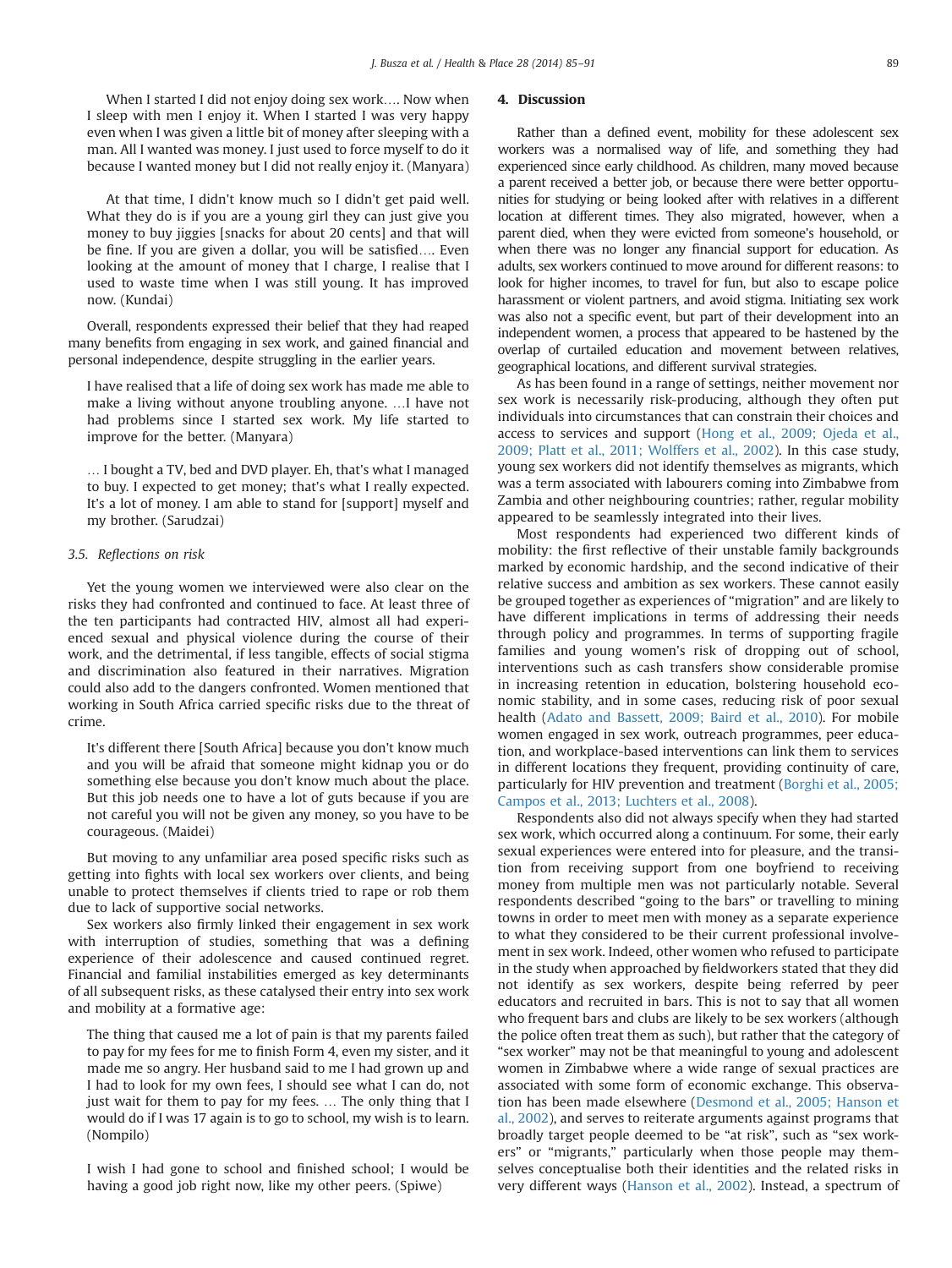<span id="page-5-0"></span>approaches may be needed in order to meet the diverse needs of women with diverse identities.

Finally, the inexperience of adolescent sex workers appears to put them at a disadvantage in terms of being able to assert themselves with clients and other stakeholders of the sex industry, even while it may make them more desirable. Other studies in the region have also noted that younger sex workers face particular struggles while establishing themselves in the business and can be more heavily dependent on frequent mobility ([Mbonye et al.,](#page-6-0) [2013\)](#page-6-0). Sex work itself is usually associated with multiple health risks resulting from its criminalisation and the stigma surrounding it. The skills to navigate the overlapping risks from violence, police harassment, competition between sex workers, and exposure to HIV appear to develop with experience and age, as well as familiarity of particular settings, which is why women travelling across borders often felt more vulnerable. On the one hand, migrants may find themselves distanced from supportive social and family networks, in unfamiliar locations, and can end up in poor or dangerous working conditions. On the other hand, migrants may have tighter social ties to their peers, and may have left more difficult life circumstances behind and take advantage of new opportunities offered to them. The challenge for health and social programmes, therefore, is to identify and strengthen supportive networks where they exist, and to identify the vulnerable individuals left behind in order to provide them with tailored resources.

# 5. Limitations

As a qualitative study with a small sample size, our research cannot be considered representative of the experiences of migrant sex workers in Zimbabwe and beyond. A significant limitation of our study is the high refusal rate we experienced due to sensitivities around sex work during adolescence. As a result, we are likely to have recruited the most resilient and confident among young migrant sex workers. This suggests that our findings are likely to be biased toward those who have overcome obstacles and are not in the most abusive circumstances. Other young sex workers, therefore, are potentially even more vulnerable. The aim of this study, however, was to begin to explore the intersection between adolescence, mobility and sex work, thus setting the groundwork for future in-depth research and development of interventions likely to be feasible to implement and acceptable to the women who might benefit.

## 6. Conclusion

Understanding the nuanced interactions between adolescence, sex work and migration requires working closely with sex workers to identify their specific social environment. While epidemiological research and national policies necessarily end up simplifying heterogeneous lived experiences into discrete classifications, both need to be implemented with flexibility so that they respond appropriately to all the diverse and intersecting ways categories such as "sex worker" "migrant" and "adolescent". Engaging with young sex workers as early as possible is vital to link them into prevention, care, and other services prior to their experience of adverse health and social outcomes. From a programmatic perspective, this presents numerous logistical and ethical challenges. Finding ways to provide harm reduction services to populations who confront overlapping risks to make the best of constrained choices needs to be balanced against the ethical responsibility to intervene in cases of exploitation and provide protection to the most vulnerable. In every context there will be difficult choices to be made, but confronting these directly rather than avoiding working with groups deemed too controversial or difficult to reach, seems critical if the health of those at the intersection of multiple risks is to be prioritised.

## Funding

The author(s) disclosed receipt of the following financial support for the research, authorship, and or publication of this article:

This work was carried out with the aid of a grant from the Better World Fund to the Population Council. The study was funded by Population Council Grant FP1117 to the first aithor. The funders did not contribute to the design or execution of the research.

#### References

- [Adato, M., Bassett, L., 2009. Social protection to support vulnerable children and](http://refhub.elsevier.com/S1353-8292(14)00049-5/sbref1) [families: the potential of cash transfers to protect education, health and](http://refhub.elsevier.com/S1353-8292(14)00049-5/sbref1) [nutrition. AIDS Care: Psychol. Socio-Med. Asp. AIDS/HIV 21, 60](http://refhub.elsevier.com/S1353-8292(14)00049-5/sbref1)–75.
- [Baird, S., Chirwa, E., McIntosh, C., Özler, B., 2010. The short-term impacts of a](http://refhub.elsevier.com/S1353-8292(14)00049-5/sbref2) [schooling conditional cash transfer program on the sexual behavior of young](http://refhub.elsevier.com/S1353-8292(14)00049-5/sbref2) [women. Health Econ. 19, 55](http://refhub.elsevier.com/S1353-8292(14)00049-5/sbref2)–68.
- [Borghi, J., Gorter, A., Sandiford, P., Segura, Z., 2005. The cost-effectiveness of a](http://refhub.elsevier.com/S1353-8292(14)00049-5/sbref3) [competitive voucher scheme to reduce sexually transmitted infections in high](http://refhub.elsevier.com/S1353-8292(14)00049-5/sbref3)[risk groups in Nicaragua. Health Policy Plan 20, 222](http://refhub.elsevier.com/S1353-8292(14)00049-5/sbref3)–231.
- [Busza, J., Castle, S., Diarra, A., 2004. Traf](http://refhub.elsevier.com/S1353-8292(14)00049-5/sbref4)ficking and health. Br. Med. J. 328, 1369–[1371.](http://refhub.elsevier.com/S1353-8292(14)00049-5/sbref4)
- [Busza, J.R., Balakireva, O.M., Teltschik, A., Bondar, T.V., Sereda, Y.V., Meynell, C.,](http://refhub.elsevier.com/S1353-8292(14)00049-5/sbref5) [Sakovych, O., 2011. Street-based adolescents at high risk of HIV in Ukraine.](http://refhub.elsevier.com/S1353-8292(14)00049-5/sbref5) [J. Epidemiol. Community Health 65, 1166](http://refhub.elsevier.com/S1353-8292(14)00049-5/sbref5)–1170.
- [Campos, P.E., Buffardi, A.L., Carcamo, C.P., Garcia, P.J., Buendia, C., Chiappe, M.,](http://refhub.elsevier.com/S1353-8292(14)00049-5/sbref6) [Garnett, G.P., Xet-Mull, A.M., Holmes, K.K., 2013. Reaching the unreachable:](http://refhub.elsevier.com/S1353-8292(14)00049-5/sbref6) [providing STI control services to female sex workers via mobile team outreach.](http://refhub.elsevier.com/S1353-8292(14)00049-5/sbref6) [PLoS One 8, e81041.](http://refhub.elsevier.com/S1353-8292(14)00049-5/sbref6)
- Cowan, F., Mtetwa, S., Fearon, E., Ndikudze, T., Wong-Gruenwald, R., Chidiya, S., Busza, J., Hargreaves, J., Dirawo, J., Benedikt, C., 2012. HIV prevalence and incidence amongst sex workers remains high in Zimbabwe. In: Proceedings of the XIX International AIDS Conference, Washington, D.C.
- [Cwikel, J., Ilan, K., Chudakov, B., 2003. Women brothel workers and occupational](http://refhub.elsevier.com/S1353-8292(14)00049-5/sbref7) [health risks. J. Epidemiol. Community Health 57, 809](http://refhub.elsevier.com/S1353-8292(14)00049-5/sbref7)–815.
- [del Amo, J., Gonzalez, C., Losana, J., Clavo, P., Munoz, L., Ballesteros, J., Garcia-Saiz, A.,](http://refhub.elsevier.com/S1353-8292(14)00049-5/sbref8) [Belza, M.J., Ortiz, M., Menendez, B., del Romero, J., Bolumar, F., 2005. In](http://refhub.elsevier.com/S1353-8292(14)00049-5/sbref8)fluence [of age and geographical origin in the prevalence of high risk human papillo](http://refhub.elsevier.com/S1353-8292(14)00049-5/sbref8)[mavirus in migrant female sex workers in Spain. Sex. Transm. Infect. 81, 79](http://refhub.elsevier.com/S1353-8292(14)00049-5/sbref8)–84.
- [Desmond, N., Allen, C.F., Clift, S., Justine, B., Mzugu, J., Plummer, M.L., Watson-Jones, D.,](http://refhub.elsevier.com/S1353-8292(14)00049-5/sbref9) [Ross, D.A., 2005. A typology of groups at risk of HIV/STI in a gold mining town in](http://refhub.elsevier.com/S1353-8292(14)00049-5/sbref9) [north-western Tanzania. Soc. Sci. Med. 60, 1739](http://refhub.elsevier.com/S1353-8292(14)00049-5/sbref9)–1749.
- [Folch, C., Esteve, A., Sanclamente, C., Martro, E., Lugo, R., Molinos, S., Gonzalez, V.,](http://refhub.elsevier.com/S1353-8292(14)00049-5/sbref10) [Ausina, V., Casabona, J., 2008. Prevalence of human immunode](http://refhub.elsevier.com/S1353-8292(14)00049-5/sbref10)ficiency virus, [Chlamydia trachomatis, and Neisseria gonorrhoeae and risk factors for sexually](http://refhub.elsevier.com/S1353-8292(14)00049-5/sbref10) [transmittedinfections among immigrant female sex workers in Catalonia,](http://refhub.elsevier.com/S1353-8292(14)00049-5/sbref10) [Spain. Sex. Transm. Dis. 35, 178](http://refhub.elsevier.com/S1353-8292(14)00049-5/sbref10)–183.
- [Ford, K., Wirawan, D.N., Reed, B.D., Muliawan, P., Sutarga, M., 2000. AIDS and STD](http://refhub.elsevier.com/S1353-8292(14)00049-5/sbref11) [knowledge, condom use and HIV/STD infection among female sex workers in](http://refhub.elsevier.com/S1353-8292(14)00049-5/sbref11) [Bali, Indonesia. AIDS Care 12, 523](http://refhub.elsevier.com/S1353-8292(14)00049-5/sbref11)–534.
- Goldenberg, S., Rangel, G., Vera, A., Patterson, T., Abramovitz, D., Silverman, J., Raj, A., Strathdee, S.,2011. Exploring the impact of underage sex work among female sex workers in two Mexico–US border cities, AIDS Behav. 72 (7), 1185–1192.
- [Hanson, H., Lopez-Iftikhar, M.M., Alegria, M., 2002. The economy of risk and](http://refhub.elsevier.com/S1353-8292(14)00049-5/sbref12) [respect: accounts by Puerto Rican sex workers of HIV risk taking. J. Sex Res. 39,](http://refhub.elsevier.com/S1353-8292(14)00049-5/sbref12) 292–[301.](http://refhub.elsevier.com/S1353-8292(14)00049-5/sbref12)
- [Hong, Y., Li, X., Yang, H., Fang, X., Zhao, R., 2009. HIV/AIDS-related sexual risks and](http://refhub.elsevier.com/S1353-8292(14)00049-5/sbref13) [migratory status among female sex workers in a rural Chinese country. AIDS](http://refhub.elsevier.com/S1353-8292(14)00049-5/sbref13) [Care 21, 212](http://refhub.elsevier.com/S1353-8292(14)00049-5/sbref13)–220.
- [Kerfoot, M., Koshyl, V., Roganov, O., Mikhailichenko, K., Gorbova, I., Pottage, D.,](http://refhub.elsevier.com/S1353-8292(14)00049-5/sbref14) [2007. The health and well-being of neglected, abused and exploited children:](http://refhub.elsevier.com/S1353-8292(14)00049-5/sbref14) [The Kyiv Street Children Project. Child Abus. Negl. 31, 27](http://refhub.elsevier.com/S1353-8292(14)00049-5/sbref14)–37.
- [Kriitmaa, K., Testa, A., Osman, M., Bozicevic, I., Riedner, G., Malungu, J., Irving, G.,](http://refhub.elsevier.com/S1353-8292(14)00049-5/sbref15) [Abdalla, I., 2010. HIV prevalence and characteristics of sex work among female](http://refhub.elsevier.com/S1353-8292(14)00049-5/sbref15) [sex workers in Hargeisa, Somaliland, Somalia. AIDS 24, S61](http://refhub.elsevier.com/S1353-8292(14)00049-5/sbref15)–S67 (10.1097/1001. [aids.0000386735.0000387177.0000386732a\).](http://refhub.elsevier.com/S1353-8292(14)00049-5/sbref15)
- [Kudrati, M., Plummer, M.L., Yousif, N.D.E.H., 2008. Children of the sug: a study of](http://refhub.elsevier.com/S1353-8292(14)00049-5/sbref16) [the daily lives of street children in Khartoum, Sudan, with intervention](http://refhub.elsevier.com/S1353-8292(14)00049-5/sbref16) [recommendations. Child Abus. Negl. 32, 439](http://refhub.elsevier.com/S1353-8292(14)00049-5/sbref16)–448.
- [Lau, J.T.F., Tsui, H.Y., Siah, P.C., Zhang, K.L., 2002. A study on female sex workers in](http://refhub.elsevier.com/S1353-8292(14)00049-5/sbref17) [southern China \(Shenzhen\): HIV-related knowledge, condom use and STD](http://refhub.elsevier.com/S1353-8292(14)00049-5/sbref17) [history. AIDS Care 14, 219](http://refhub.elsevier.com/S1353-8292(14)00049-5/sbref17)–233.